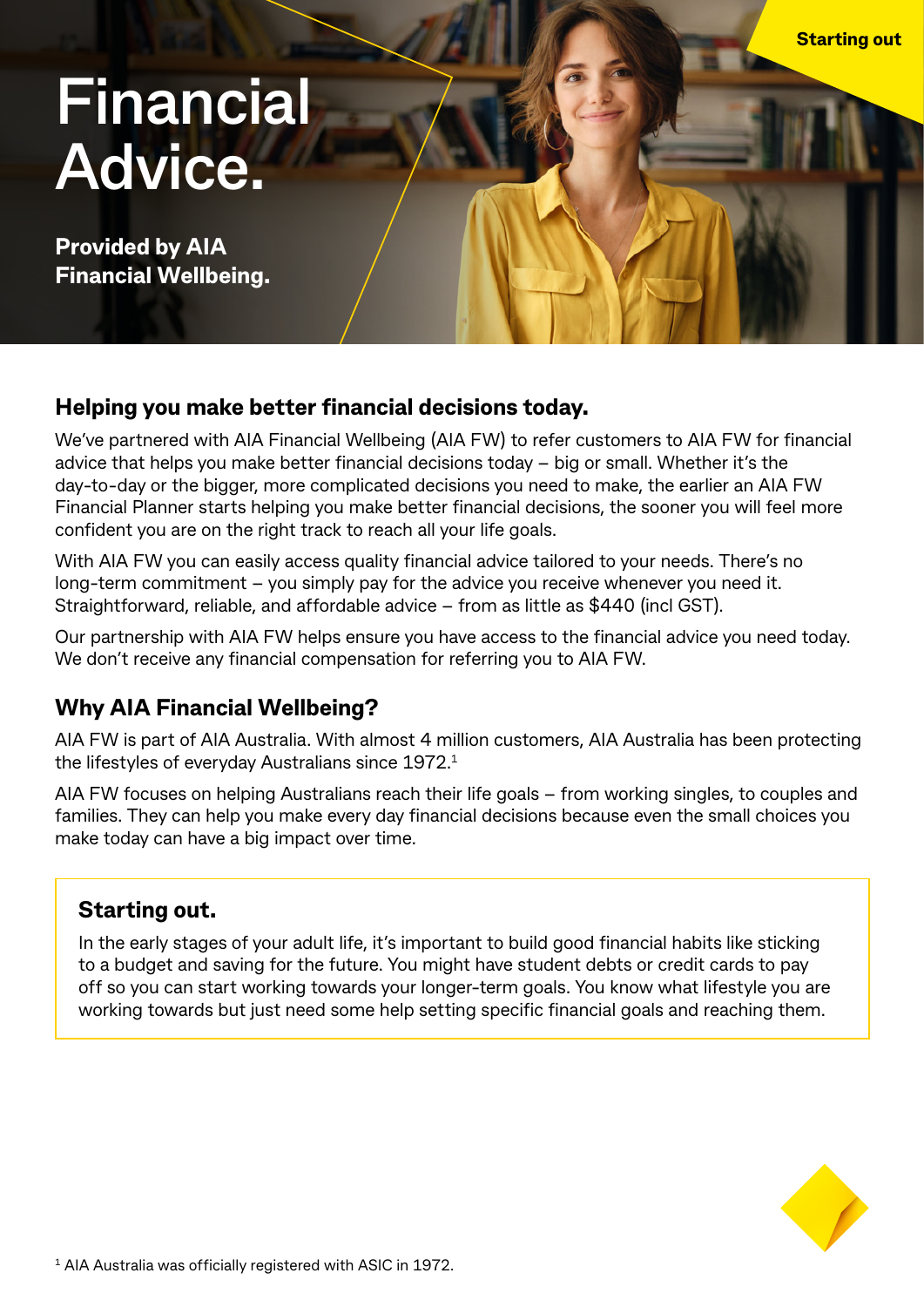## **Meet Layla – example only.**

- Layla is 25 years old and single. She lives in a share house with two flatmates.
- Layla has just finished a law degree and started her first full-time job as a junior solicitor.
- While studying, Layla worked in various casual jobs. She has small amounts of super in a few different super funds, but she hasn't put much thought into her retirement since it's such a long way off.
- Layla loves shopping and has a tendency to impulse buy. She's currently paying off a credit card.
- Layla would love to own a home by the time she's 30, but she's having trouble putting money aside to save for a deposit.
- While she knows she's at the right age to get started she isn't sure about the best way to put her financial resources to work towards her future without compromising her lifestyle today.

## **Layla's priorities.**

To set herself up for the future including paying off her debts and saving for her own apartment, while still being able to enjoy life in her 20s.

## **How an AIA FW Financial Planner can help Layla.**



#### **Getting out of debt**

Help her with a strategy to pay off her personal debts as quickly as possible.



#### **Drawing up a budget**

Calculate how much she can spend each week on nonessential items, to help her avoid impulse spending.



### **Creating a savings plan**

Help her put money aside from each pay so she can save for her first home.



## **Sorting out super**

Work out which super investment strategy option is the right fit, and consolidate accounts so she's not paying multiple fees.



#### **Protecting what matters**

Review her protection strategy to help protect her lifestyle in case she becomes seriously ill or injured and can't work.



#### **Getting more out of life**

Help set lifestyle goals for a financial plan to work towards.